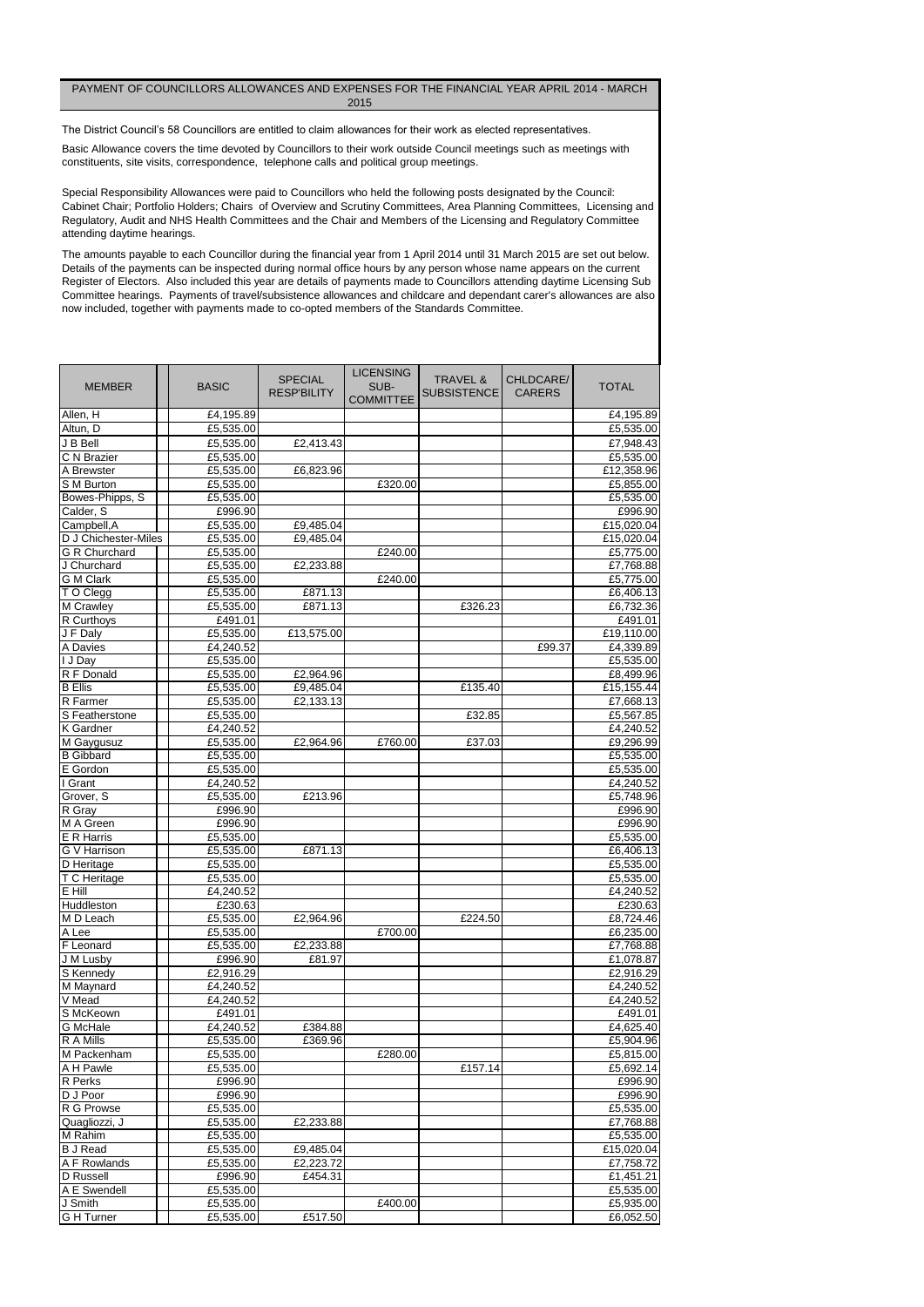| M Wakely         | £5,535.00   | £3,952.10  |           |         |        | £9,487.10   |
|------------------|-------------|------------|-----------|---------|--------|-------------|
| W K A Wartenberg | £5,535.00   |            |           |         |        | £5,535.00   |
| C J White        | £5,535.00   | £2,140.48  |           | £26.50  |        | £7,701.98   |
| M Weaver         | £5,535.00   |            | £400.00   |         |        | £5,935.00   |
| D Winstone       | £4,240.52   |            |           |         |        | £4,240.52   |
| S Wood           | £4,240.52   |            |           |         |        | £4,240.52   |
| D J Yates        | £5,535.00   |            |           |         |        | £5,535.00   |
| N Young          | £996.90     |            |           |         |        | £996.90     |
| I Zia            | £5,535.00   |            |           |         |        | £5,535.00   |
| <b>TOTAL</b>     | £314,609.71 | £91,434.47 | £3,340.00 | £939.65 | £99.37 | £410,423.20 |

Mayoral Allowances

| <b>MEMBER</b> | <b>MAYOR'S</b><br><b>ALLOWANCE</b> | <b>DEPUTY</b><br><b>MAYOR'S</b><br><b>ALLOWANCE</b> |  | <b>TOTAL</b> |
|---------------|------------------------------------|-----------------------------------------------------|--|--------------|
| G Harrison    |                                    |                                                     |  | TBC          |
| J Churchard   |                                    |                                                     |  | <b>TBC</b>   |

The allowances for the Mayor and Deputy Mayor do not form part of the Members Allowances Scheme. These allowances cover costs incurred whilst carrying out the duties of Mayoral office, they are advance for actual expenses to be incurred solely in connection with the role of Mayor or Deputy Mayor.